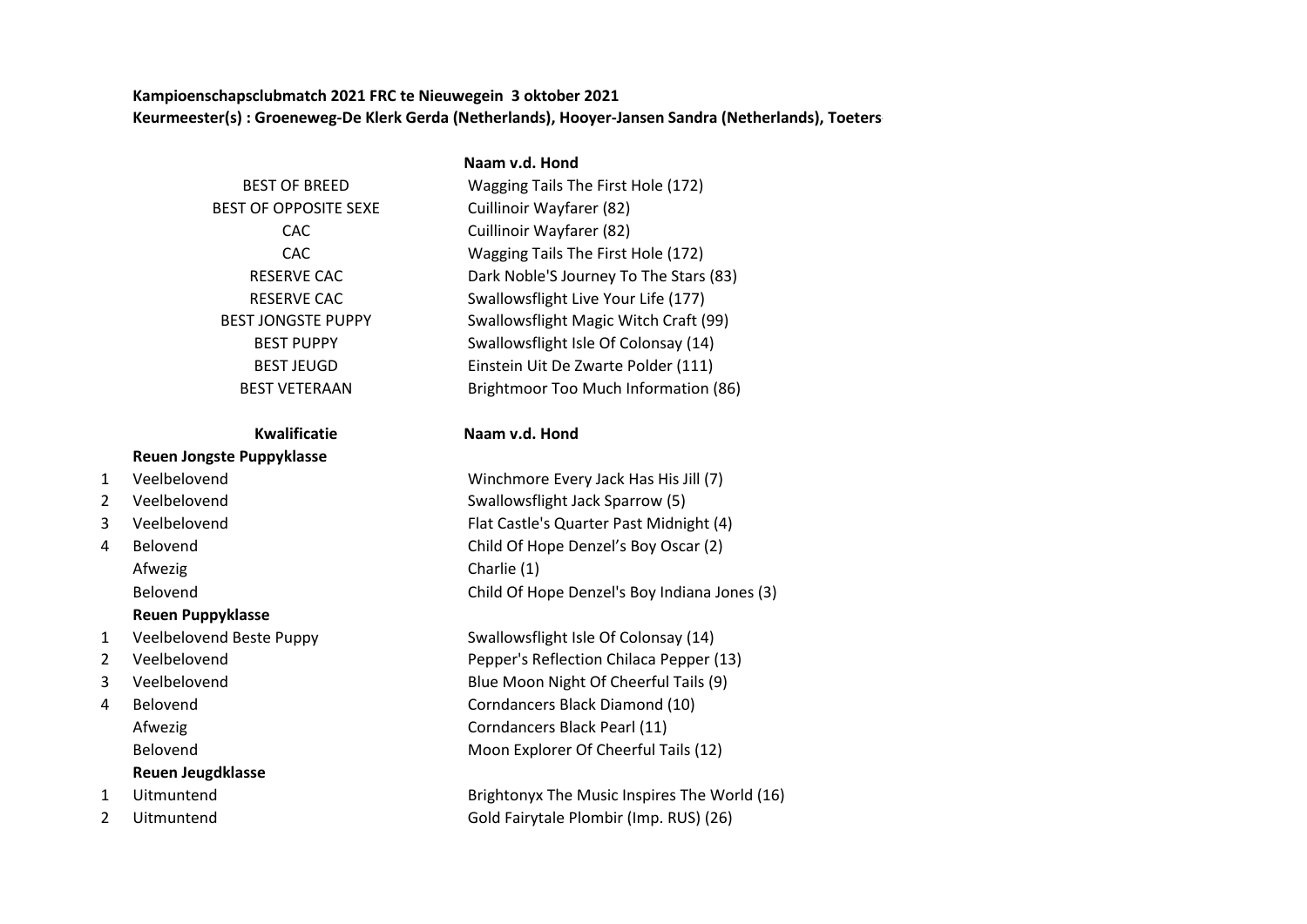| 3              | Uitmuntend                | Swallowsflight Face The Facts (33)       |
|----------------|---------------------------|------------------------------------------|
| $\overline{4}$ | Uitmuntend                | Velvet Hunters Here Comes The Nice (35)  |
|                | Afwezig                   | Bersifjor Zaffiro Verde (15)             |
|                | Uitmuntend                | Feel Like Flying Van Spokendam (17)      |
|                | Zeer goed                 | Five Oaks Drive Charming Chai (18)       |
|                | Uitmuntend                | Five Oaks Drive Dragon Pearls (19)       |
|                | Afwezig                   | Five Oaks Drive Gunpowder Mint (20)      |
|                | Goed                      | Flatastic Amber Value (21)               |
|                | Zeer goed                 | Flatastic Apricot Fulfilment (22)        |
|                | Uitmuntend                | Flatastic Aquamarine Acceptance (23)     |
|                | Uitmuntend                | Flatastic Black Peace (24)               |
|                | Zeer goed                 | Flatastic Platinum Alignment (25)        |
|                | Goed                      | It's Playtime Tommy (27)                 |
|                | Zeer goed                 | Lyano Homo Qui Maxime (28)               |
|                | Uitmuntend                | New Borgs' Knocking On Heavens Door (29) |
|                | Uitmuntend                | New Borgs' Knowing The Right Track (30)  |
|                | Uitmuntend                | New Borgs' Letter Of The Law (31)        |
|                | Uitmuntend                | Starstruck Of Sweet Kestra (32)          |
|                | Afwezig                   | Swallowsflight Glen Affric (34)          |
|                | <b>Reuen Tussenklasse</b> |                                          |
| 1              | Uitmuntend                | Beautyfield's Loch Lomond (36)           |
| $\overline{2}$ | Uitmuntend                | Swallowsflight Askogen (53)              |
| 3              | Uitmuntend                | Flat Fellows Mr Blue Sky (42)            |
| 4              | Uitmuntend                | Smooth Operators Classic Magic (49)      |
|                | Zeer goed                 | Bink Van Spokendam (37)                  |
|                | Afwezig                   | Black Lilium Balu (38)                   |
|                | Zeer goed                 | Father Brown From Tree Park House (39)   |
|                | Uitmuntend                | Flambeau From Tree Park House (40)       |
|                | Zeer goed                 | Flat Fellows Black Hole Sun (41)         |
|                | Zeer goed                 | Happy Twist Hielke (43)                  |
|                | Uitmuntend                | Knights Of The Pearls Dashing Jip (44)   |
|                | Zeer goed                 | Knights Of The Pearls Desperado Jip (45) |
|                | Zeer goed                 | Mallory From Tree Park House (46)        |
|                |                           |                                          |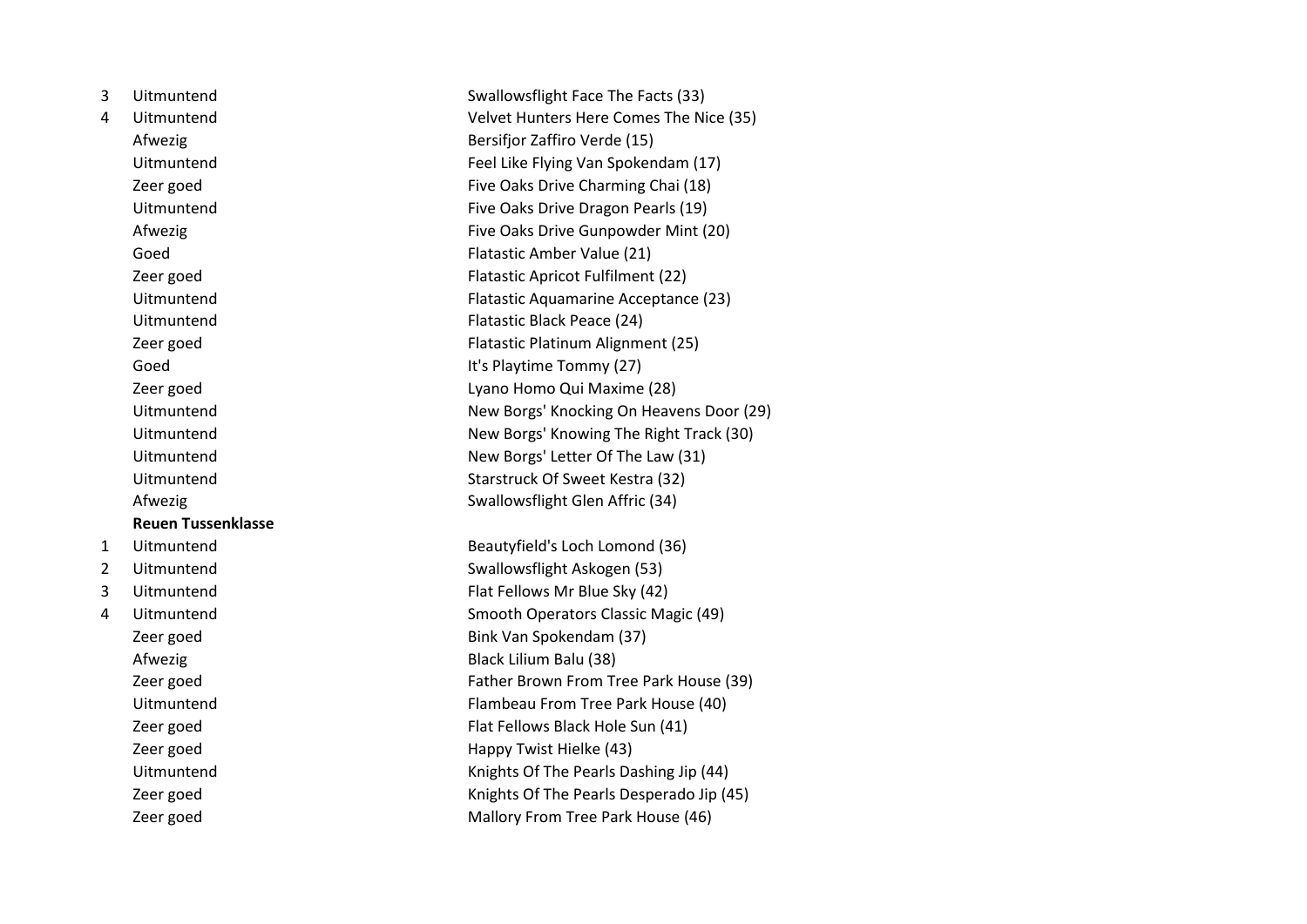|                | Zeer goed                   | Millerheights Thinking of You (47)                   |
|----------------|-----------------------------|------------------------------------------------------|
|                | Zeer goed                   | Sid From Tree Park House (48)                        |
|                | Afwezig                     | Smooth Operators Magic Miracle (50)                  |
|                | Uitmuntend                  | Smooth Operators Mister Magic (51)                   |
|                | Uitmuntend                  | Swallowsflight Arvidsjaur (52)                       |
|                | Zeer goed                   | Toyboy Too Yummy For A Dummy Of Perfect Promise (54) |
|                | Zeer goed                   | Trust My Wings My First (55)                         |
|                | Uitmuntend                  | Valentine From Tree Park House (56)                  |
|                | <b>Reuen Openklasse</b>     |                                                      |
| 1              | Uitmuntend                  | Classic Hunters Melloo (60)                          |
| $\overline{2}$ | Uitmuntend                  | Flat Castle's Paint It Black (62)                    |
| 3              | Uitmuntend                  | Flat Diamond's Dynamic Shadow Cooper (63)            |
| $\overline{4}$ | Uitmuntend                  | Tercinta To Bad To Be Sad (73)                       |
|                | Uitmuntend                  | Bentley Van Spokendam (57)                           |
|                | Uitmuntend                  | Blackzorro Bequick Benji (58)                        |
|                | Zeer goed                   | Bowie (59)                                           |
|                | Zeer goed                   | Corndancers Extremely Magical (61)                   |
|                | Uitmuntend                  | Flatout Kansas City Strip (64)                       |
|                | Uitmuntend                  | Flynn Homo Qui Maxime (65)                           |
|                | Zeer goed                   | Limitless Bliss Orange Energy (66)                   |
|                | Zeer goed                   | Lowlands Black Energy Prince Hjari (67)              |
|                | Zeer goed                   | Maddistream Chilton Damson (68)                      |
|                | Goed                        | Shining Stardancers Raindrops On My Head (69)        |
|                | Zeer goed                   | Spring To Life Of The Brightly Dunes (70)            |
|                | Afwezig                     | Sten Homo Qui Maxime (71)                            |
|                | Uitmuntend                  | Sweet Waggles Better Be Hot (72)                     |
|                | Reuren Gebruikshondenklasse |                                                      |
| 1              | Uitmuntend                  | Just Add Water Castilgione Del Lago (74)             |
|                | <b>Reuen Fokkersklasse</b>  |                                                      |
| 1              | Uitmuntend                  | Ch. Winchmore Country Man (75)                       |
| $\overline{2}$ | Uitmuntend                  | Swallowsflight Bohemian Rhapsody (78)                |
| 3              | Uitmuntend                  | Quinian Uit De Zwarte Polder (77)                    |
| 4              | Uitmuntend                  | Just Add Water Livingstone Falls (76)                |
|                |                             |                                                      |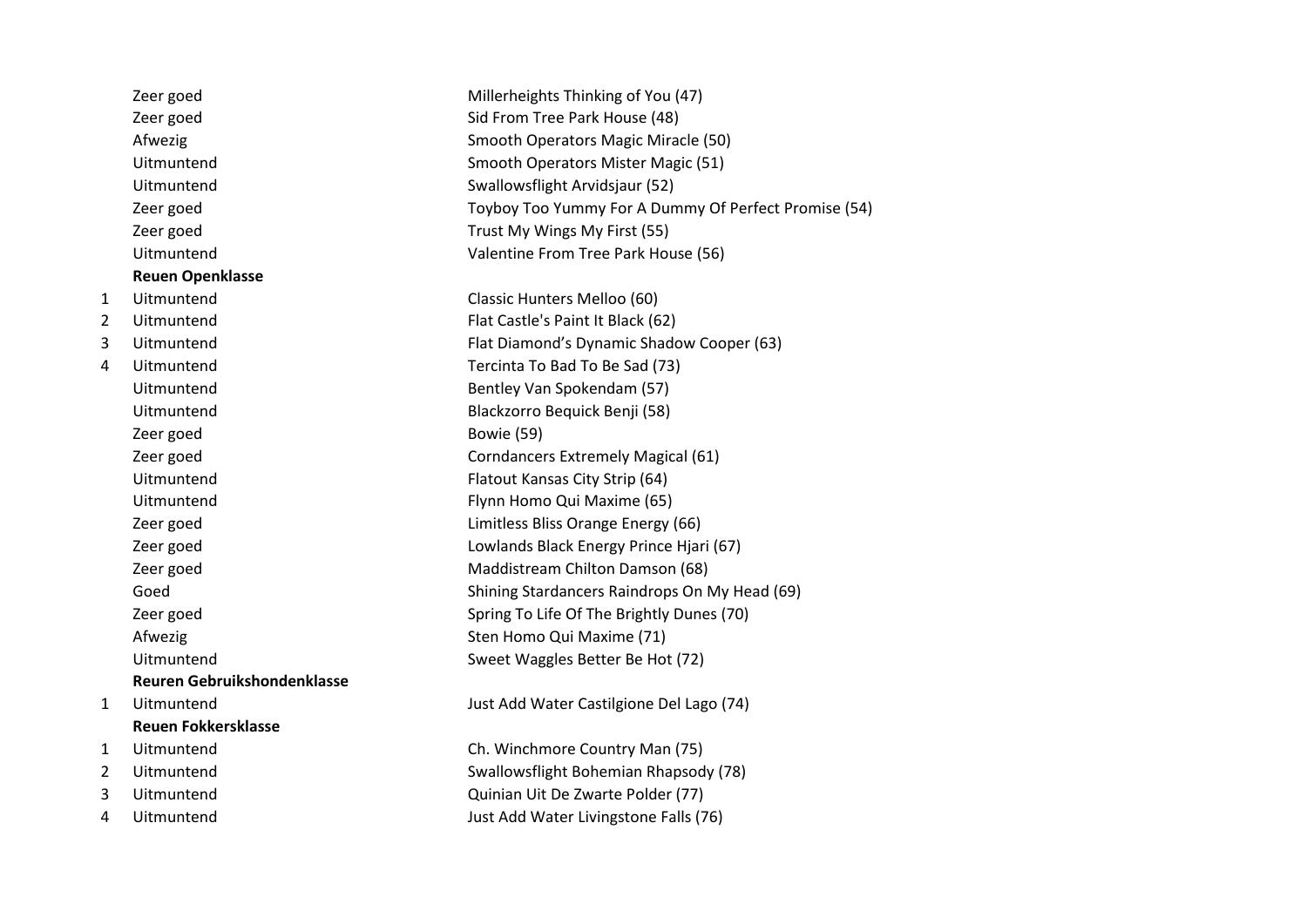|                | Zeer goed                        | Tom Cruise Van De Blauwe Lotus (79)        |
|----------------|----------------------------------|--------------------------------------------|
|                | Goed                             | Trust My Wings Love Comes First (80)       |
|                | Zeer goed                        | Wallcorner's Lenn (81)                     |
|                | <b>Reuen Kampioensklasse</b>     |                                            |
| 1              | <b>Uitmuntend BOB CAC</b>        | Cuillinoir Wayfarer (82)                   |
| $\overline{2}$ | Uitmuntend Res. CAC              | Dark Noble'S Journey To The Stars (83)     |
| 3              | Uitmuntend                       | Whizzbang's Smoke Without Fire (84)        |
| 4              | Uitmuntend                       | Winchmore Bet Your Bottom Dollar (85)      |
|                | <b>Reuen Veteranenklasse</b>     |                                            |
| $\mathbf{1}$   | Uitmuntend Beste Veteraan        | Brightmoor Too Much Information (86)       |
| $\overline{2}$ | Zeer goed                        | Windstorm Kailua (88)                      |
| 3              | Zeer goed                        | Purple Emperor Of Cheerful Tails (87)      |
|                | <b>Teven Jongste Puppyklasse</b> |                                            |
| $\mathbf{1}$   | Veelbelovend Beste Jongste Puppy | Swallowsflight Magic Witch Craft (99)      |
| $\overline{2}$ | Veelbelovend                     | Flat Castle's Queen For A Day (93)         |
| 3              | Veelbelovend                     | Winchmore Eight Days A Week (100)          |
| 4              | Veelbelovend                     | Anderling (89)                             |
|                | Veelbelovend                     | Child Of Hope Denzels Bright Morwenna (90) |
|                | Belovend                         | Fay's Fairy Tail Lady Bridgerton (91)      |
|                | Belovend                         | Fay's Fairy Tail Lady Whistledown (92)     |
|                | Belovend                         | Joyful Friends Sweet Summer Casey (94)     |
|                | Belovend                         | Lowlands Black Energy Pink Promis (95)     |
|                | Belovend                         | Lowlands Black Energy Soft Whisper (96)    |
|                | Veelbelovend                     | Swallowsflight Jigsaw Puzzle (97)          |
|                | Veelbelovend                     | Swallowsflight Just Splendid (98)          |
|                | Veelbelovend                     | Winchmore Expect The Unexpexted (8)        |
|                | Belovend                         | Winchmore Enough Is Enough (6)             |
|                | <b>Teven Puppyklasse</b>         |                                            |
| $\mathbf{1}$   | Veelbelovend                     | Pepper's Reflection Hot Pepper (108)       |
| $\overline{2}$ | Veelbelovend                     | Corndancers Beautiful Shine (105)          |
| 3              | Veelbelovend                     | Corndancers Beautiful Flower (102)         |
| 4              | Veelbelovend                     | Dynamic Black Miss Marple (107)            |
|                | Belovend                         | Bright Moonlight Of Cheerful Tails (101)   |
|                |                                  |                                            |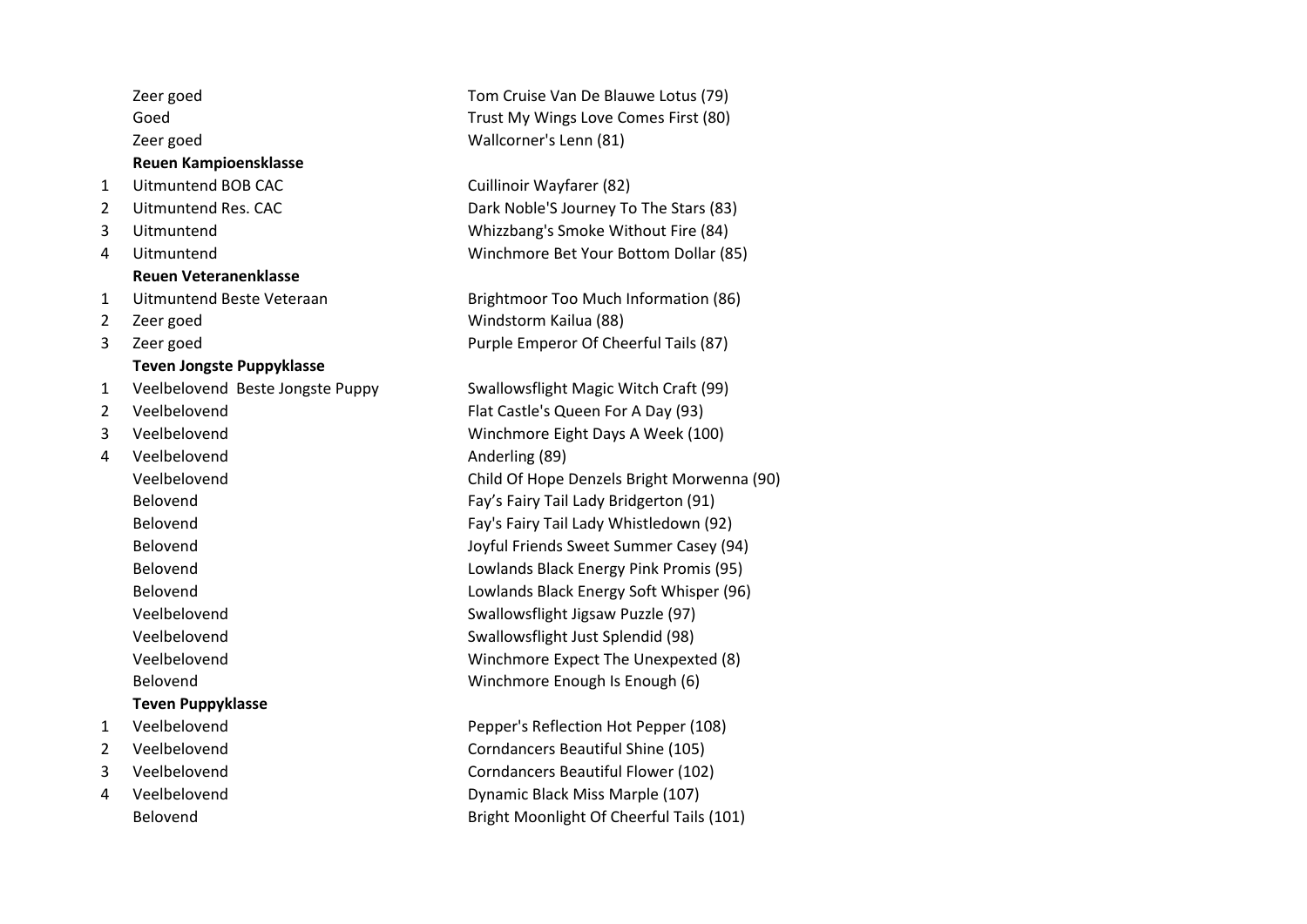|                | Belovend                  | Corndancers Beautiful Lady (103)              |
|----------------|---------------------------|-----------------------------------------------|
|                | Veelbelovend              | Corndancers Beautiful Rose (104)              |
|                | Belovend                  | Dynamic Black Juliet Bravo (106)              |
|                | Veelbelovend              | Velvet Hunters Love Supreme (109)             |
|                | <b>Teven Jeugdklasse</b>  |                                               |
| $\mathbf{1}$   | Uitmuntend Beste Jeugd    | Einstein Uit De Zwarte Polder (111)           |
| $\overline{2}$ | Uitmuntend                | Swallowsflight Free-Spirit-Life (125)         |
| 3              | Uitmuntend                | Kulon Kitaika Of Firien Wood (117)            |
| 4              | Uitmuntend                | Cute Carolina Of The Brightly Dunes (110)     |
|                | Uitmuntend                | Five Oaks Drive Sweet Fire (112)              |
|                | Zeer goed                 | Flatastic Green Compassion (113)              |
|                | Uitmuntend                | Flatastic Red Strength (114)                  |
|                | Zeer goed                 | Flatastic Yellow Joy (115)                    |
|                | Uitmuntend                | Kind Kentucky Of The Brightly Dunes (116)     |
|                | Zeer goed                 | La Grande River V.D. Aljadema Hoeve (118)     |
|                | Zeer goed                 | Magic Maine Of The Brightly Dunes (119)       |
|                | Uitmuntend                | Misty Montana Of The Brightly Dunes (120)     |
|                | Uitmuntend                | New Borgs' Knowledge Is Power (121)           |
|                | Zeer goed                 | New Borgs' Long Time No See (122)             |
|                | Zeer goed                 | New Borgs' Like Two Peas In A Pot' (123)      |
|                | Uitmuntend                | Swallowsflight Dutch Delphinium (124)         |
|                | Uitmuntend                | Sweet Waggles A Soulmate Romance (126)        |
|                | Uitmuntend                | Sweet Waggles Claim To Have The Fame (127)    |
|                | <b>Teven Tussenklasse</b> |                                               |
| $\mathbf{1}$   | Uitmuntend                | Shirley Temple Noble's Delight (135)          |
| $\overline{2}$ | Uitmuntend                | Swallowsflight Atrask (137)                   |
| 3              | Uitmuntend                | Flat Passion's Sweet Smile On Your Face (130) |
| 4              | Uitmuntend                | Cuiviénen Jet Black Mauve (128)               |
|                | Goed                      | Flat Fellows Lady In Red (129)                |
|                | Zeer goed                 | Knights Of The Pearls Daring Jip (131)        |
|                | Zeer goed                 | Lady Felicia From Tree Park House (132)       |
|                | Uitmuntend                | Mai Tai Noble's Delight (133)                 |
|                | Zeer goed                 | Mrs Mccarthy From Tree Park House (134)       |
|                |                           |                                               |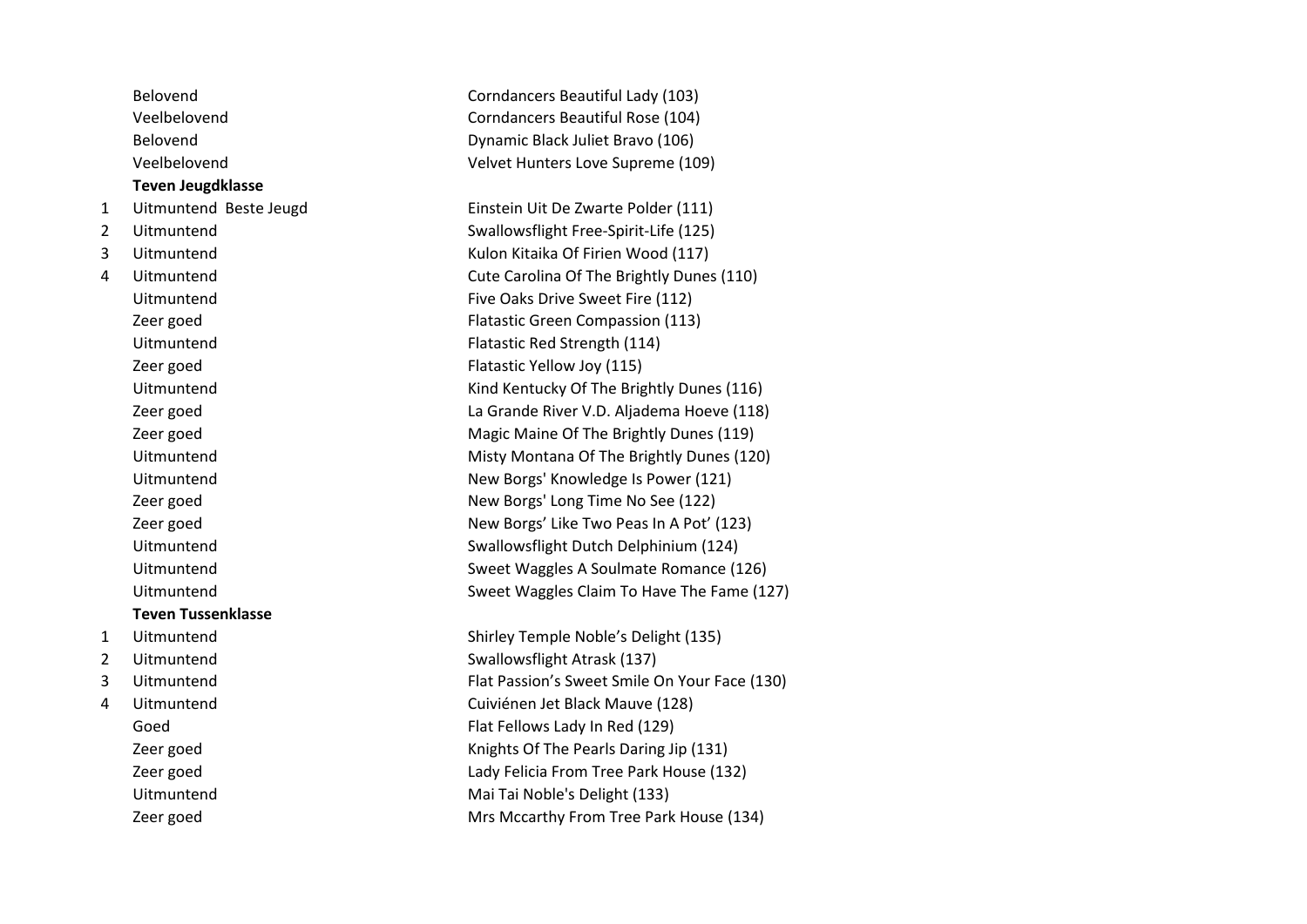|                | Zeer goed                  | Silver Moonwater V.h. Lingenest (136)       |
|----------------|----------------------------|---------------------------------------------|
|                | Uitmuntend                 | Swallowsflight Cafe Latte (138)             |
|                | Uitmuntend                 | Trust My Wings First Class (139)            |
|                | <b>Teven Openklasse</b>    |                                             |
| 1              | Uitmuntend                 | Classic Hunters Diva (143)                  |
| $\overline{2}$ | Uitmuntend                 | Flow Of Spirits Silver Skipper (147)        |
| 3              | Uitmuntend                 | Swallowsflight Vice Versa (160)             |
| 4              | Uitmuntend                 | Velvet Hunters Ain't No Sunshine (164)      |
|                | Zeer goed                  | Beautyfield's Kick In The Pants (140)       |
|                | Goed                       | Carisse Kingsblue Van Goldengirl (141)      |
|                | Uitmuntend                 | Child Of Hope Could Be Heaven Or Hell (142) |
|                | Zeer goed                  | Classic Hunters Sella (144)                 |
|                | Uitmuntend                 | Dynamic Black Lightning River (145)         |
|                | Zeer goed                  | Flat Valley Roses Sweet Love (146)          |
|                | Afwezig                    | Gigi (148)                                  |
|                | Zeer goed                  | Jesse Van Het Heutzpark (149)               |
|                | Zeer goed                  | Kings Forrest Matter Horn (150)             |
|                | Uitmuntend                 | Limitless Bliss Pretty Pomelo (151)         |
|                | Zeer goed                  | Pepper's Reflection Happy Jolene (152)      |
|                | Goed                       | Ravenna Vd Blauwe Lotus (153)               |
|                | Goed                       | Shadow V H Heustzpark (154)                 |
|                | Zeer goed                  | Sirius De La Champ De Feu (155)             |
|                | Afwezig                    | Soof Homo Qui Maxime (156)                  |
|                | Afwezig                    | Spring Dancers Fairytail In France (157)    |
|                | Uitmuntend                 | Swallowsflight Bluestar-Shine (158)         |
|                | Uitmuntend                 | Swallowsflight Spring Is In The Air (159)   |
|                | Zeer goed                  | Swallowsflight Walking On Fire (161)        |
|                | Zeer goed                  | Tennessee River v.d. Aljadema Hoeve (162)   |
|                | Afwezig                    | Vara van Spokendam (163)                    |
|                | Uitmuntend                 | Wallcorner's Lovely Perle (165)             |
|                | <b>Teven Fokkersklasse</b> |                                             |
| 1              | Uitmuntend BOB CAC CW'2021 | Wagging Tails The First Hole (172)          |
| $\overline{c}$ | Uitmuntend                 | Virthualitie Figliola Di Una Fiaba (171)    |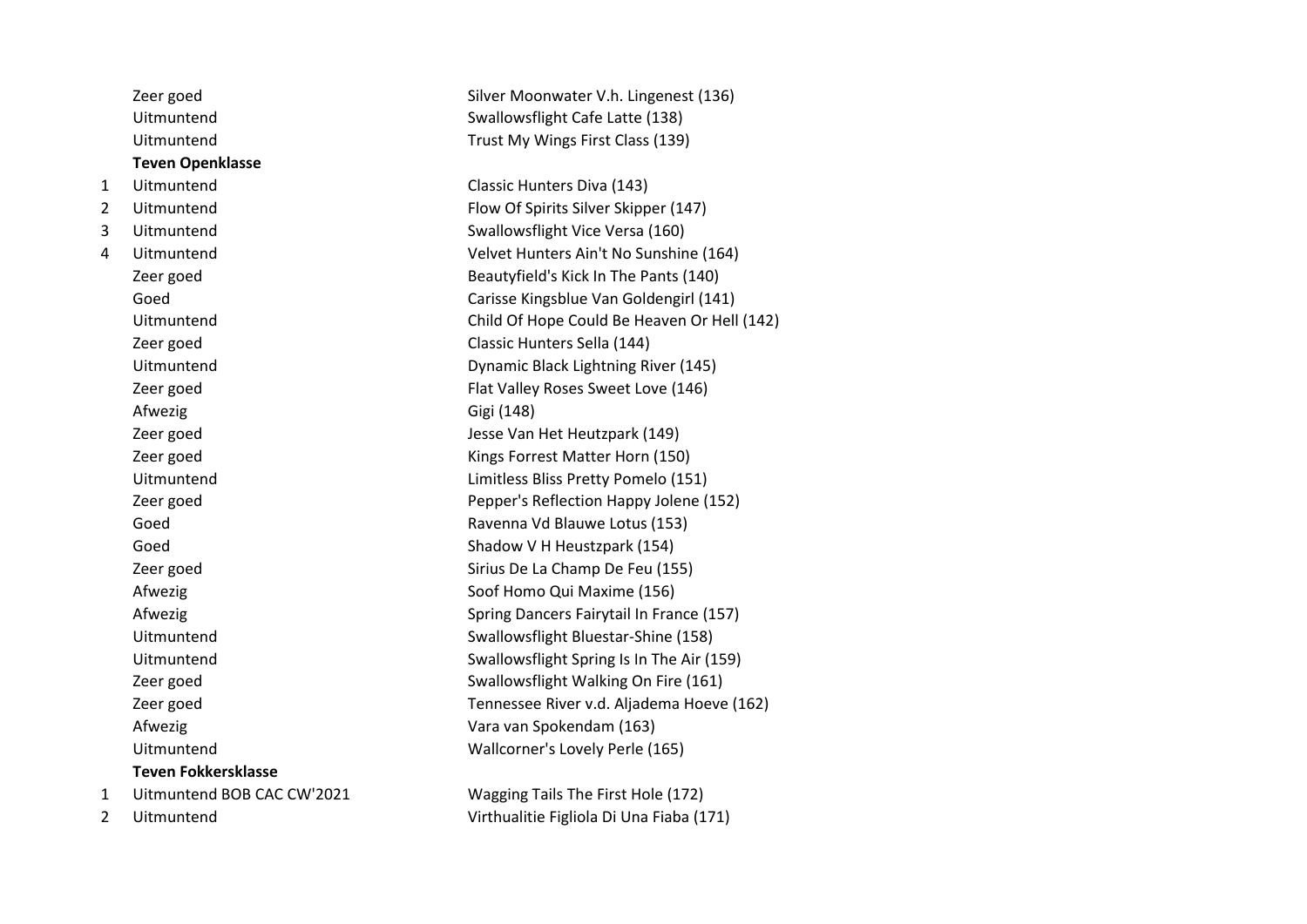| 3              | Uitmuntend                   | Caylin Uit De Zwarte Polder (166)                  |
|----------------|------------------------------|----------------------------------------------------|
| 4              | Uitmuntend                   | Winchmore Drama Queen (174)                        |
|                |                              |                                                    |
|                | Zeer goed                    | Corndancers Endlessly Shining (167)                |
|                | Uitmuntend                   | Flat Fellows Fairy Floss (168)                     |
|                | Zeer goed                    | From The Flat Yard's Black Crystal (169)           |
|                | Zeer goed                    | Pepper's Reflection Happy Jewel (170)              |
|                | Uitmuntend                   | Wallcorner's Rian (173)                            |
|                | <b>Teven Kampioensklasse</b> |                                                    |
| $\mathbf{1}$   | Uitmuntend Reserve CAC       | Swallowsflight Live Your Life (177)                |
| 2              | Uitmuntend                   | Wagging Tails The Fairway Wood (178)               |
| 3              | Uitmuntend                   | Slave To The Rhythm Of Sweet Kestra (176)          |
| 4              | Uitmuntend                   | Just Add Water Montigo Bay (175)                   |
|                | Teven veteranenklasse        |                                                    |
| $\mathbf{1}$   | Uitmuntend                   | Child of Hope Adventure of Queen Viktoria II (180) |
| $\overline{2}$ | Uitmuntend                   | Femke Van De Boskamp Hoeve (181)                   |
| 3              | Uitmuntend                   | Flat Castle's Exi She Is A Rebel (182)             |
| 4              | Uitmuntend                   | Brightmoor More Action Please (179)                |
|                | Zeer goed                    | Kim Van 't Croyseland (183)                        |
|                | Zeer goed                    | Lowlands Black Energy Sweep-Unity (184)            |
|                | <b>Koppels</b>               |                                                    |

| $\mathbf{1}$ | Sweet Waggles Better Be Hot 72            | NL Van Der Linden, Suzanne            |
|--------------|-------------------------------------------|---------------------------------------|
|              | Sweet Waggles Claim To Have The Fame 127  |                                       |
|              | <b>Flatcoated Retriever</b>               |                                       |
| 2            | Quinian Uit De Zwarte Polder 77           | NL Brand, Suzan                       |
|              | Einstein Uit De Zwarte Polder 111         |                                       |
|              | <b>Flatcoated Retriever</b>               |                                       |
| 3            | Winchmore Every Jack Has His Jill 7       | NL Bravenboer, Bianca                 |
|              | Winchmore Eight Days A Week 100           |                                       |
|              | <b>Flatcoated Retriever</b>               |                                       |
|              | Nakomelingenklasse                        |                                       |
|              | <b>Flatastic Aquamarine Acceptance 23</b> | NL Van Vondelen - Jørgensen, Birgitte |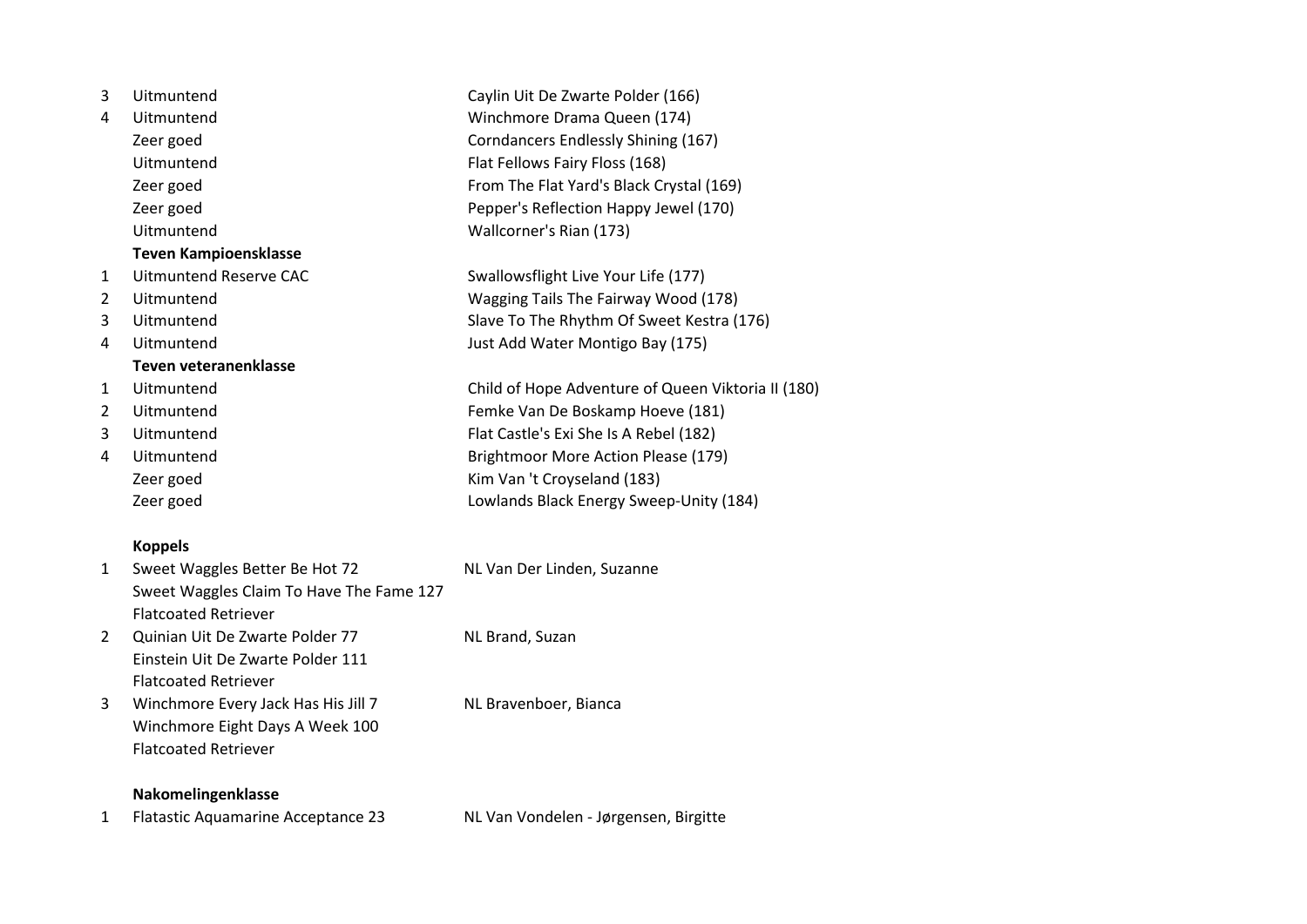Flatastic Black Peace 24 Flatastic Platinum Alignment 25 Flatastic Red Strength 114 Flatastic Yellow Joy 115 Flow Of Spirits Silver Skipper 147 Flatastic Amber Value - Flatastic Apricot Fulfilment - Flatastic Green Compassion - Flatcoated Retriever 2 Corndancers Black Diamond 10 NL Holthausen, Jhm

Corndancers Black Pearl 11 Corndancers Beautiful Flower 102 Corndancers Beautiful Lady 103 Corndancers Beautiful Rose 104 Corndancers Beautiful Shine 105 Swallowsflight Bluestar-Shine 158 Flatcoated Retriever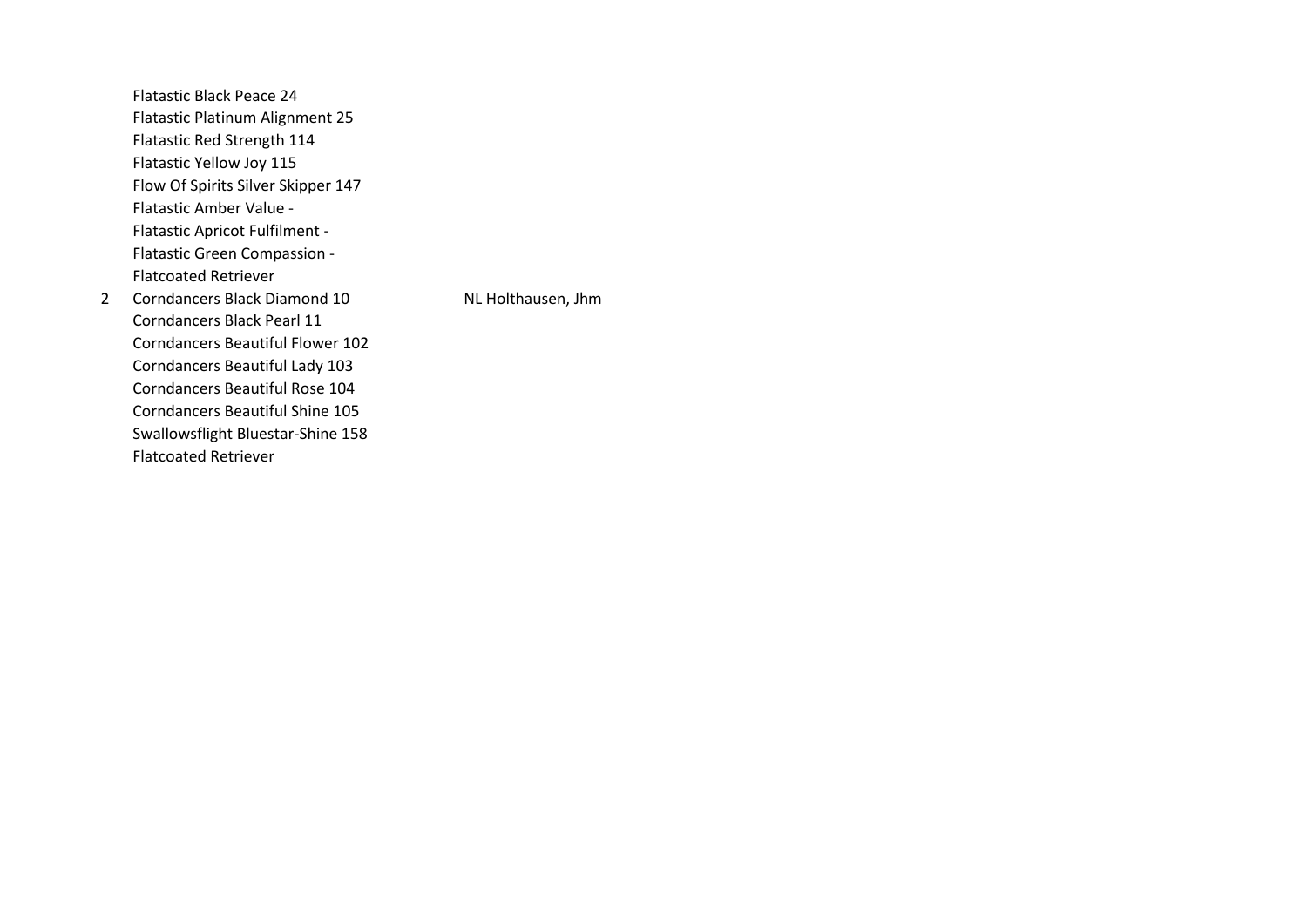#### -Riethoff Gera (Netherlands)

**Eigenaar(s)**

 Rathenau, Saskia Boermans, E. Boermans, E. Rathenau, Saskia Sauer - Laumen, Marianne Winter, S. Hesselink, Frouke Galdermans, Leonie Brand, Suzan Boermans, E.

#### **Eigenaar(s)**

 Bravenboer, Bianca Galdermans, Leonie van Neutegem, Robin Bekker, Menno Hofman, Natascha Eggert, Nicole

 Galdermans, Leonie Van Der Veen, Ineke van Luijn, Mariska Touw, Renate Aalders, Raymond Copier, Nico

 Winter, S. Voorneveld, MWH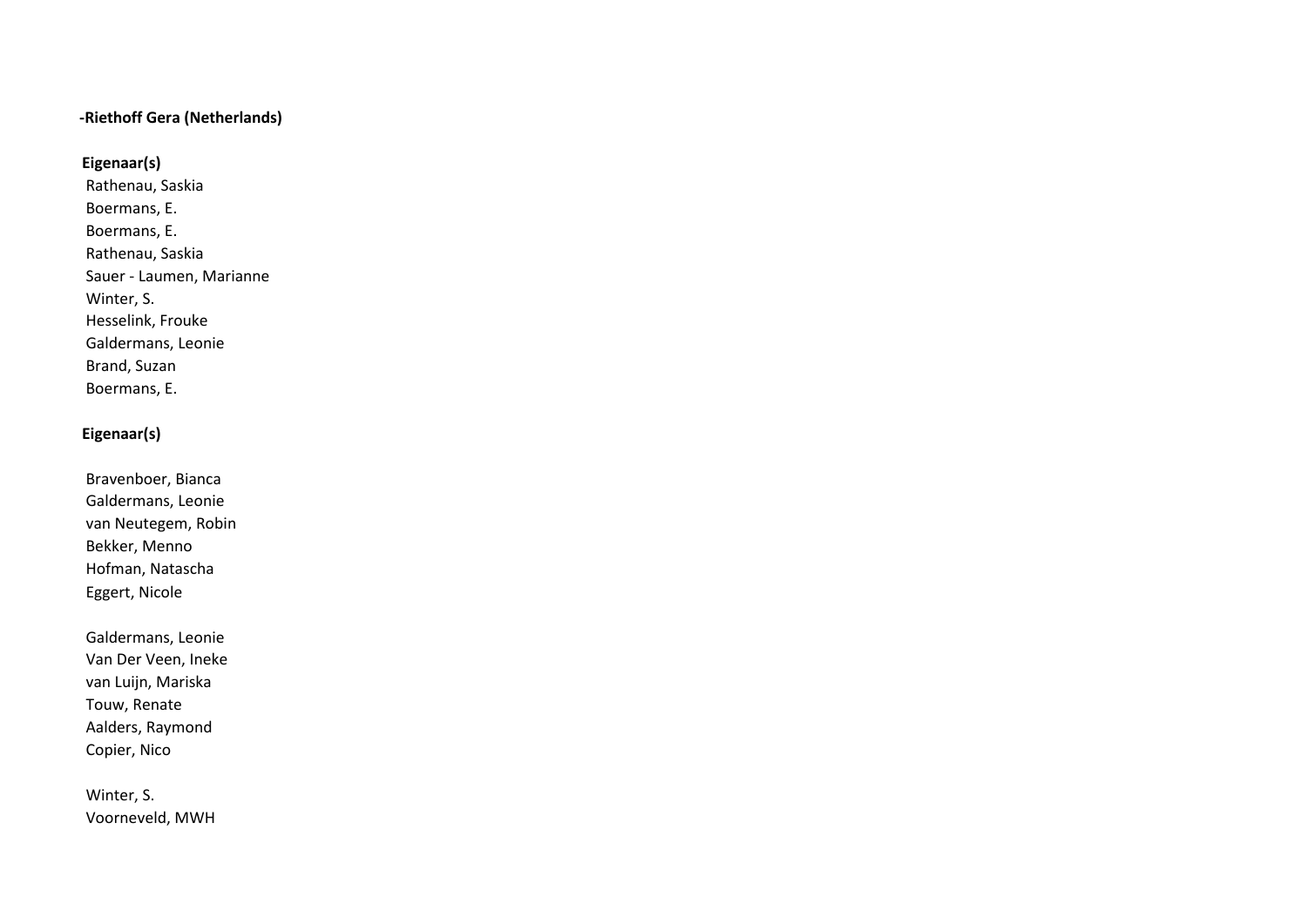Galdermans, Leonie Stam, Jan Thomassen - Kruijtzer, Moira Pouwels, Alice Van Eekelen, Wilma Van den Brink, Mendy Bral, Guy van Kempen, Ivo Nijdam, M. De Vries, Frans Van Vondelen - Jørgensen, Birgitte Bosma, Lieuwe Aandewiel, A Rolfes, Naomi Kelder, Roel Henderson, Bart van Wel, Bas Manneken, Mirjam Maessen, Silvie Sauer - Laumen, Marianne Galdermans, Leonie Lansink, Ilse Notenboom, Jeanette Van Leuveren, Bert-Jan Van Der Heijden, Alec Bruin-Brakenhoff, Bianca Peters, Arjan Van Zijl, Christa Dolman, Ineke de Laet-Valk, Caroline Wensink, Nico van Bergen, Serge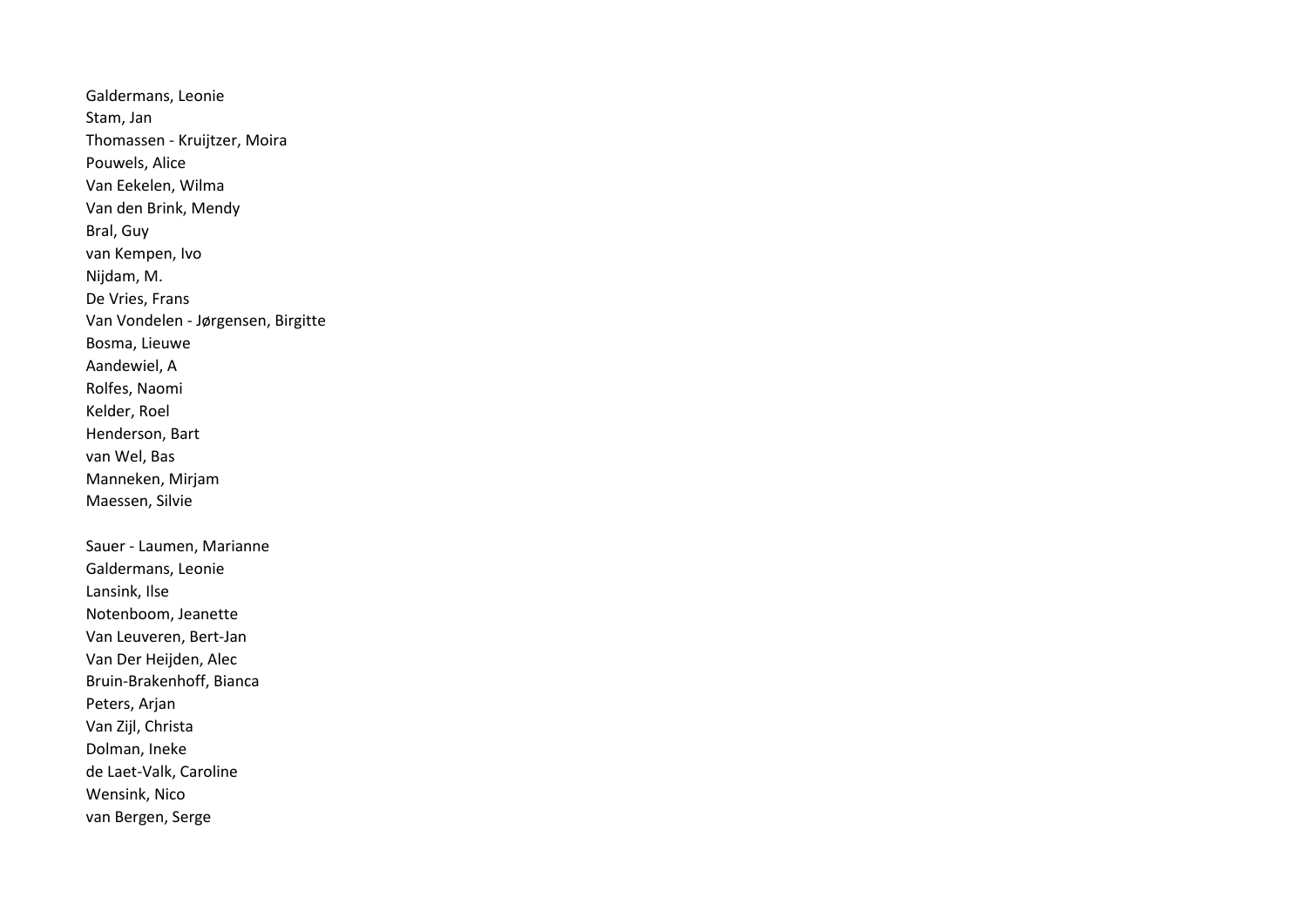Fege, Edith Groenendijk, Marijke van den Berg, Monique van der Leek, Joke Doornbos, Laura Van Iterson, Marja Alkema, Myrna de Champs, Tine

Kessels, John Galdermans, Leonie Barnhoorn, Ruud Patist, Judith Wouters, Wendeline van Kempen , Ivo Veen, Martin Van Hulsen, Jannet Winter, S. Hesselink, Cathrien Peeters, Brigitte Horsten - de Bie, Jacqueline Luyer, Jolande Dussart, Dieter Jacobs, Mary Visscher, Geetje Van Der Linden, Suzanne

#### Boswijk, Jan

 Bravenboer, Bianca Galdermans, Leonie Brand, Suzan Voorneveld, MWH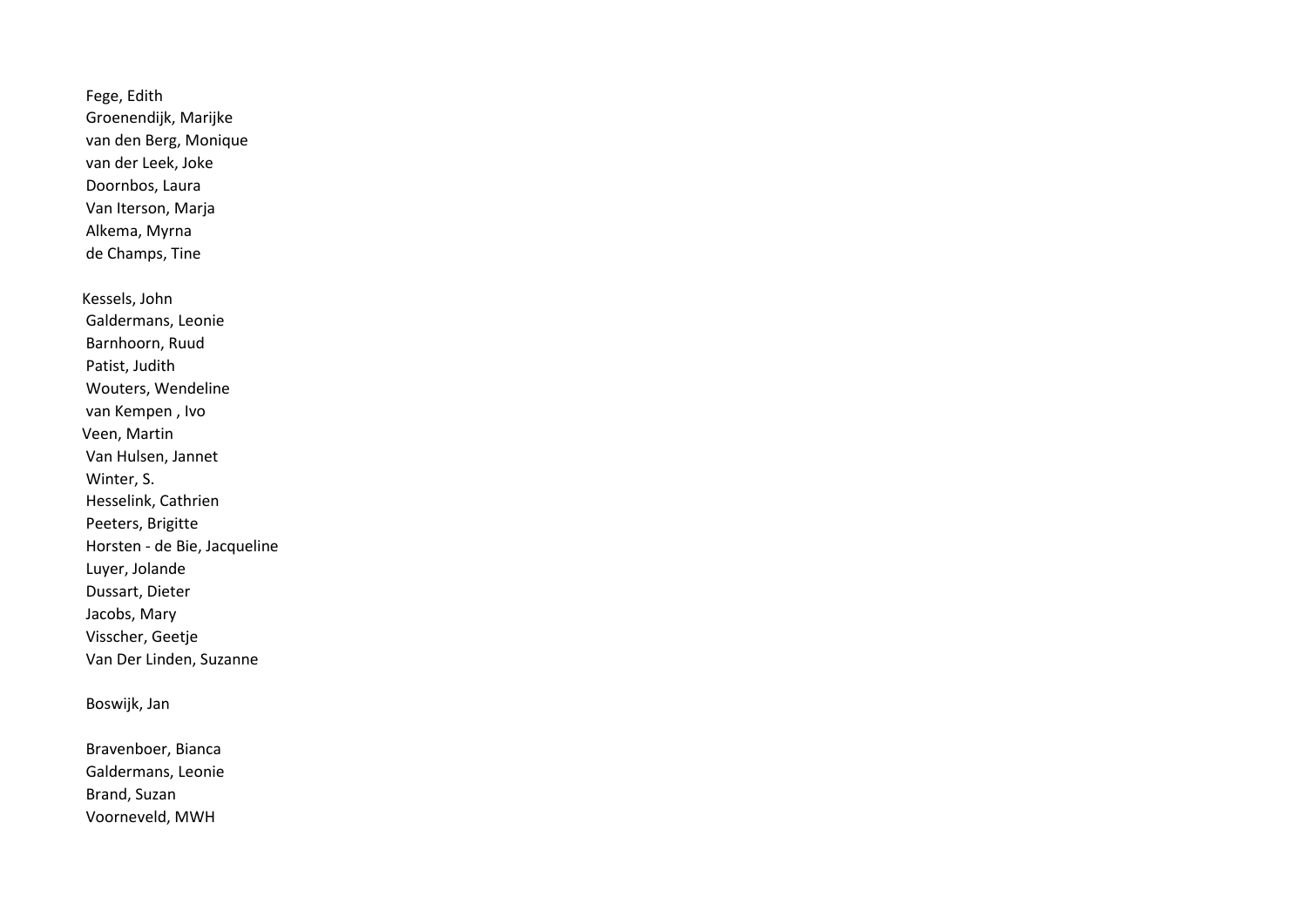Kreijkes, M Schepers, Marjolein Tannemaat, Jannie

 Boermans, E. Sauer - Laumen, Marianne Galdermans, Leonie Bravenboer, Bianca

 Boermans, E. Bekker, Menno Dussart, Dieter

 Hesselink, Frouke Winter, S. Bravenboer, Bianca Heijn-van Kuijk, Urzela Boermans, E. Scheel, Willeke Scheel, Fay Plevier, Irka Verwoerd, Bart Ellenbroek, Wim Riegman, Angelique Dolman, Ineke Rous, Nancy Dogge, M.

 Keizer-Westra, Immie Vos-Meijerink, Marian te Rietmole, Joyce Mooij, Maria Rademakers, Esther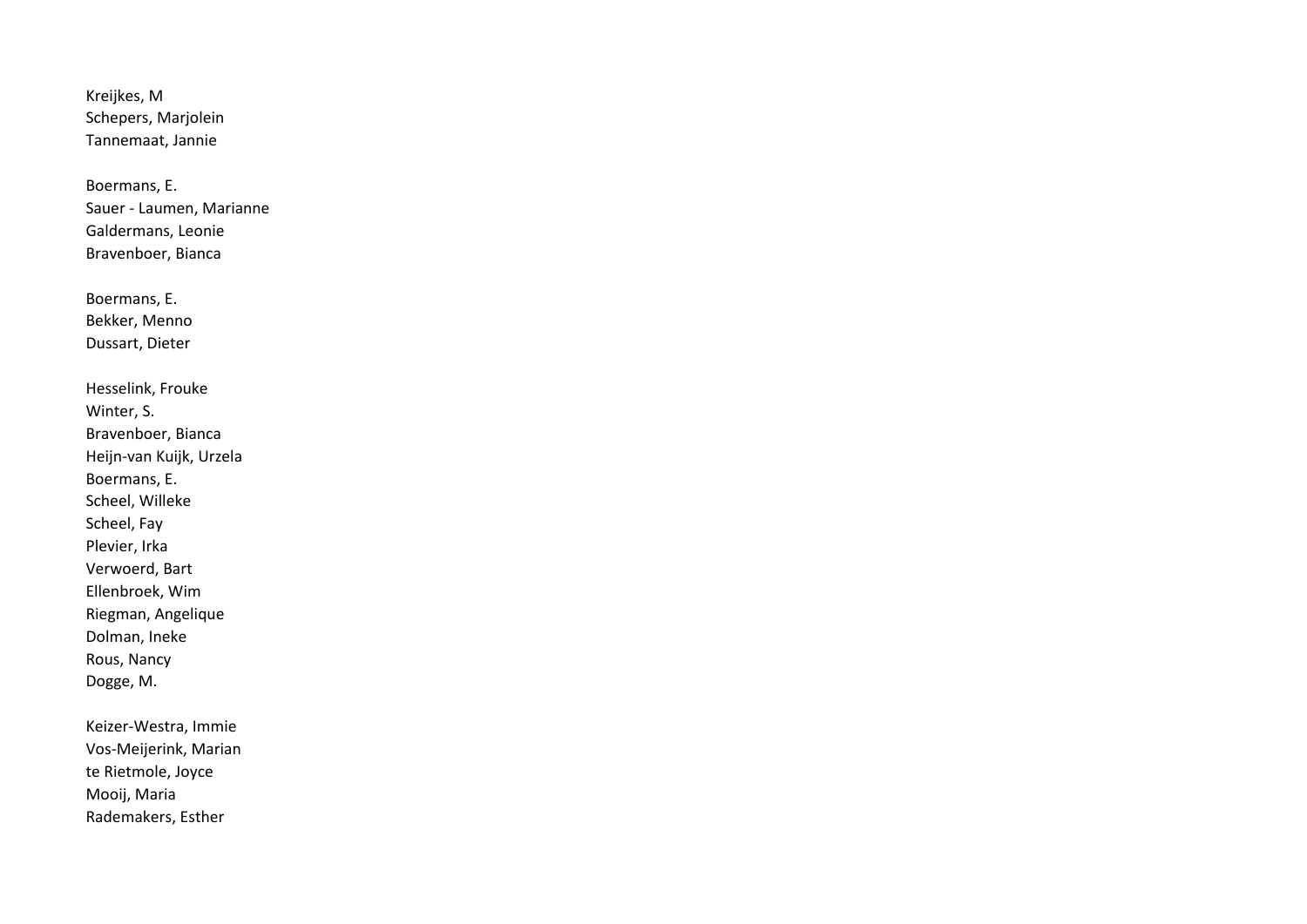Jonker, Josina Ringnalda, Marjanne De Gier-Berkheij, Marion Marjolein, Marjolein Schepers NL Brand, Suzan NL Winter, S. NL Eberhard-direcks, Angelique NL de Jong, R.P.T NL van Spaandonk, Wilma NL Verspui, Laurine NL Van Vondelen - Jørgensen, Birgitte NL Woudsma, Josine NL Hoogeveen, Joyce NL Witjes, D.J.A.P. NL burcksen, riemke NL Schuttel, G.H.J. NL Udo, Lidy NL Overvest, Mathilde NL Cocheret, Caroline NL Stam, Janny NL Van Der Linden, Suzanne NL Van Der Linden, Suzanne

NL Van Dorst, Petra NL Galdermans, Leonie DE Baldus, Babette Stephanie NL Udo, Lidy NL Wekking, Mieke NL Lammers, Ludmilla NL Staal, Tineke NL Nobel, Anneke NL pennings, jan-willem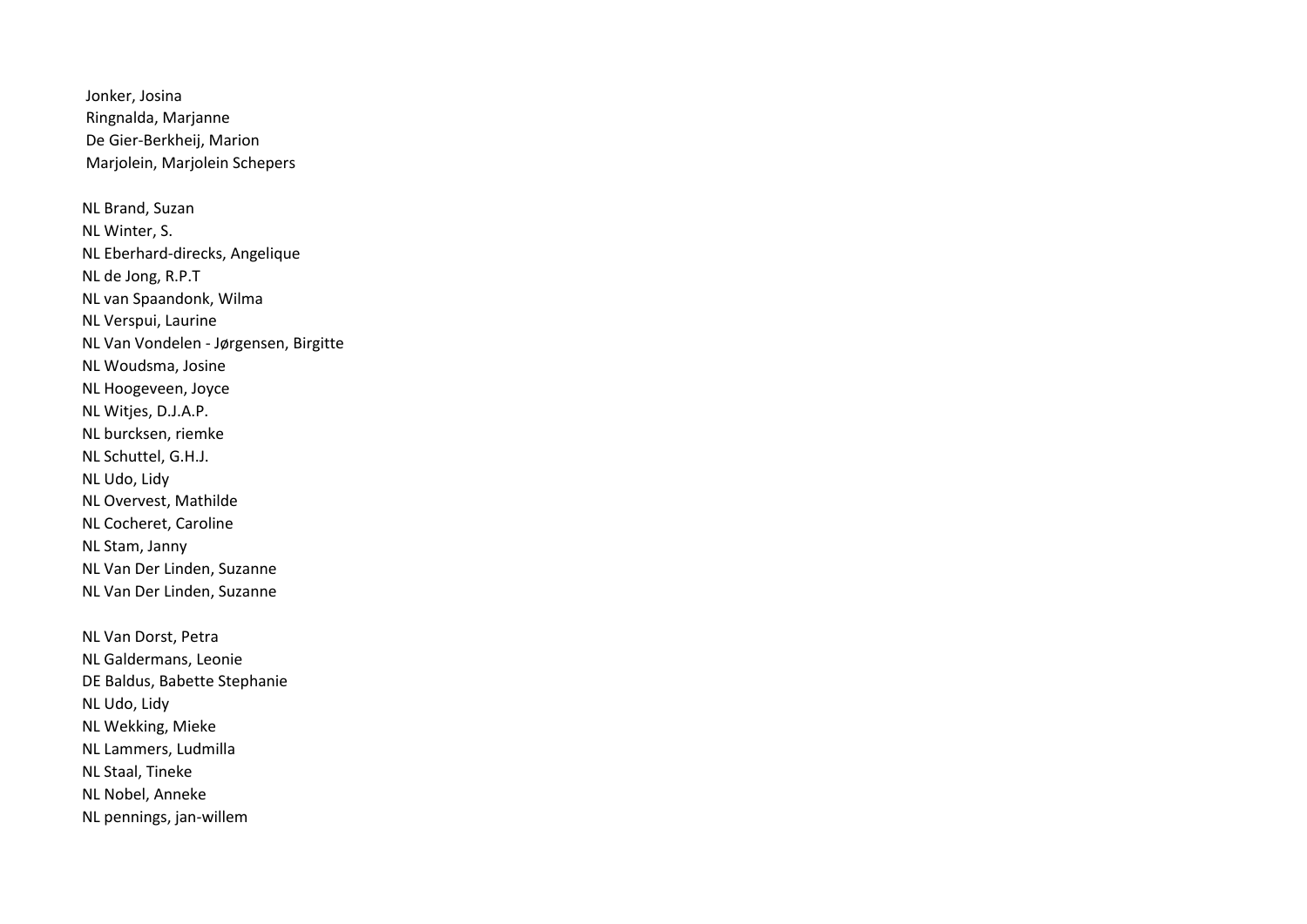NL Pijnappels, Kees NL Galdermans, Leonie NL Horsten - de Bie, Jacqueline

NL Peeters, Geer NL Van Vondelen - Jørgensen, Birgitte DE Baldus, Babette Stephanie NL Andela, Liliane NL Van Der Kruijs, Dominique NL Van Gestel, Leonne DE Eggert, Nicole NL Sanders, Nelly NL De Gier-berkheij, Marion NL Van Kempen, R NL Schmitz, Ineke NL Ringnalda, Marjanne NL Ruisch, Mieke NL wind, Aukje NL Nijland, Paulien NL Van Der Plas, Babeth NL Sanders, Yvonne NL Reijerse Foppen, Alie NL Visscher, Geetje NL van werven, H. NL Holthausen, Jhm NL Hokke- Boshoven, Natalie NL Pierrot, Else NL Witjes-Peters, Jacqueline NL Hofman, Natascha NL Peters, A.

NL Rathenau, Saskia NL Blaakman, Nel